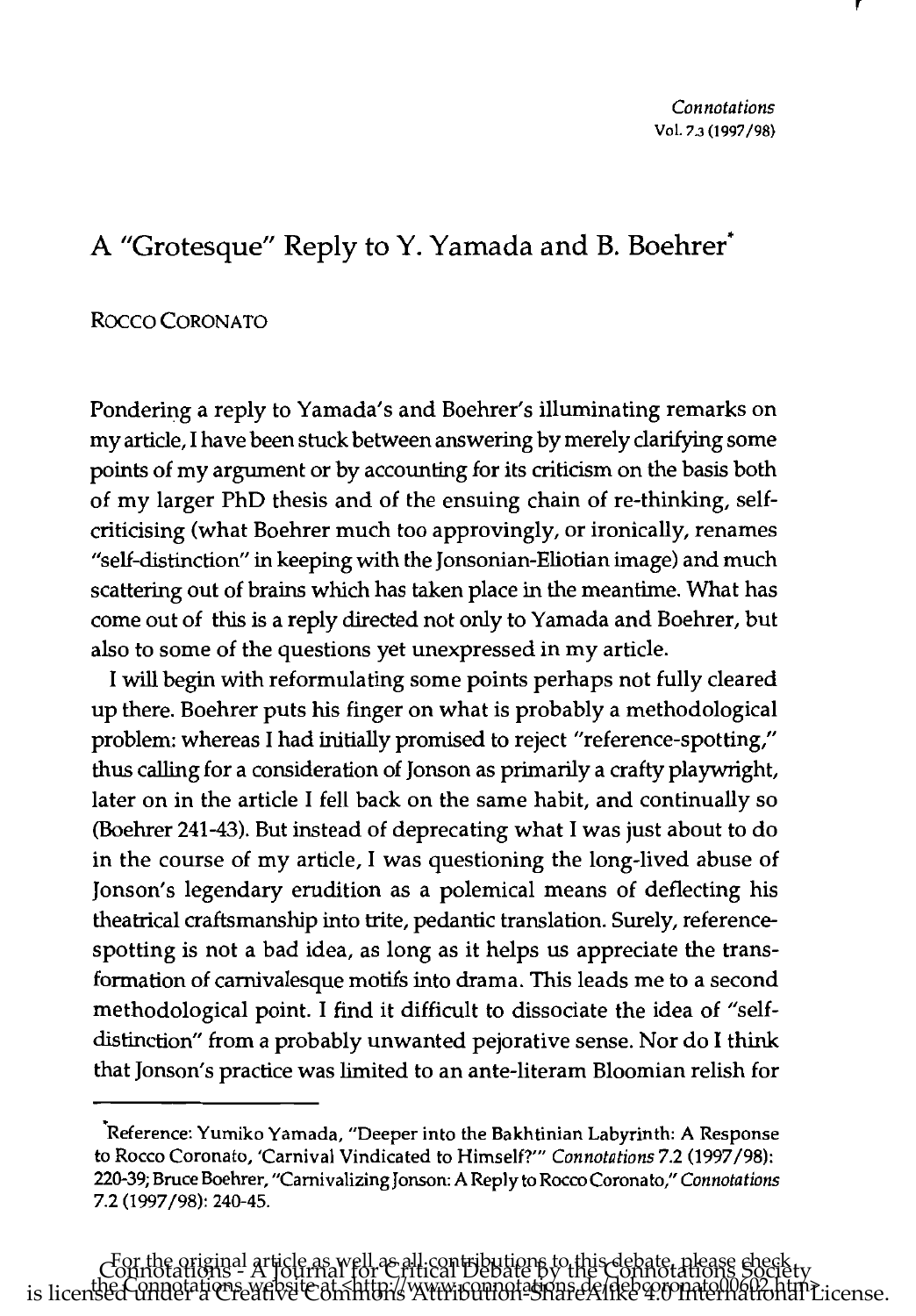patricide and a quest for originality. Rather, it is precisely in the light of his usage of the sources that Jonson makes the case for a revision of Bakhtin's carnival. Is this richness just a priggish display of erudition, which can easily produce the misdemeanour of reference-spotting, or is it a unique intertextual potential for gaining partial access, so to speak, to the workshop of the playwright? If the age of Jonson represents a turning point in the history of carnival, an assumption that can be shared without being a Bakhtinian believer in overturning, its salience can best be appreciated by approaching the literary texts via some detours-and here come the sources.

These are, however, only minor points. The real problem concerns the sense and usage of the terms "carnivalesque" and "grotesque." While thoroughly sharing Yamada's argument on Bakhtin's de-classicising "castration" of Rabelais, I am at odds with its purpose. It is not simply that I find it hard to reconcile the creation of Rabelais as a "guardian angel of the communist populace" (220) with Bakhtin's notorious problems with Stalinism and, most importantly, with his inherently anti-materialist, religious drive which has been consistently brought to the fore in recent criticism:<sup>1</sup> this problem of consistency should be left to the believers in carnival as a manifesto for liberating the masses. Also, it might well be that while denying Communism any formal value in his system, Bakhtin was somehow bound to fuel his poetics of carnival with a heightened perception of communality as the first mover of society and literature. But if I understand Yamada's argument correctly, its aim is not only that Jonson and Rabelais were quite alike and that the latter was not *that*  popular as Bakhtin would have had it, but also to sketch out the reconstruction of "the value system advocated by Jonson and Rabelais" and secure "a more positive view" of the three works by Jonson I considered in my article (223). This moral interpretation, although deeply ingrained in Jonson's classical make-up, does not seem to be so very widely apart from Bakhtin. Anti-Bakhtinianism, for what this or any other label is worth, may end up by revamping the same intrusion of the moral sphere into literature that lies at the core of Bakhtin's exalted vision of carnival as a folkloric belief in the subterranean value system of the mythical popular comic culture. Truly, Jonson and Rabelais prefaced their works under the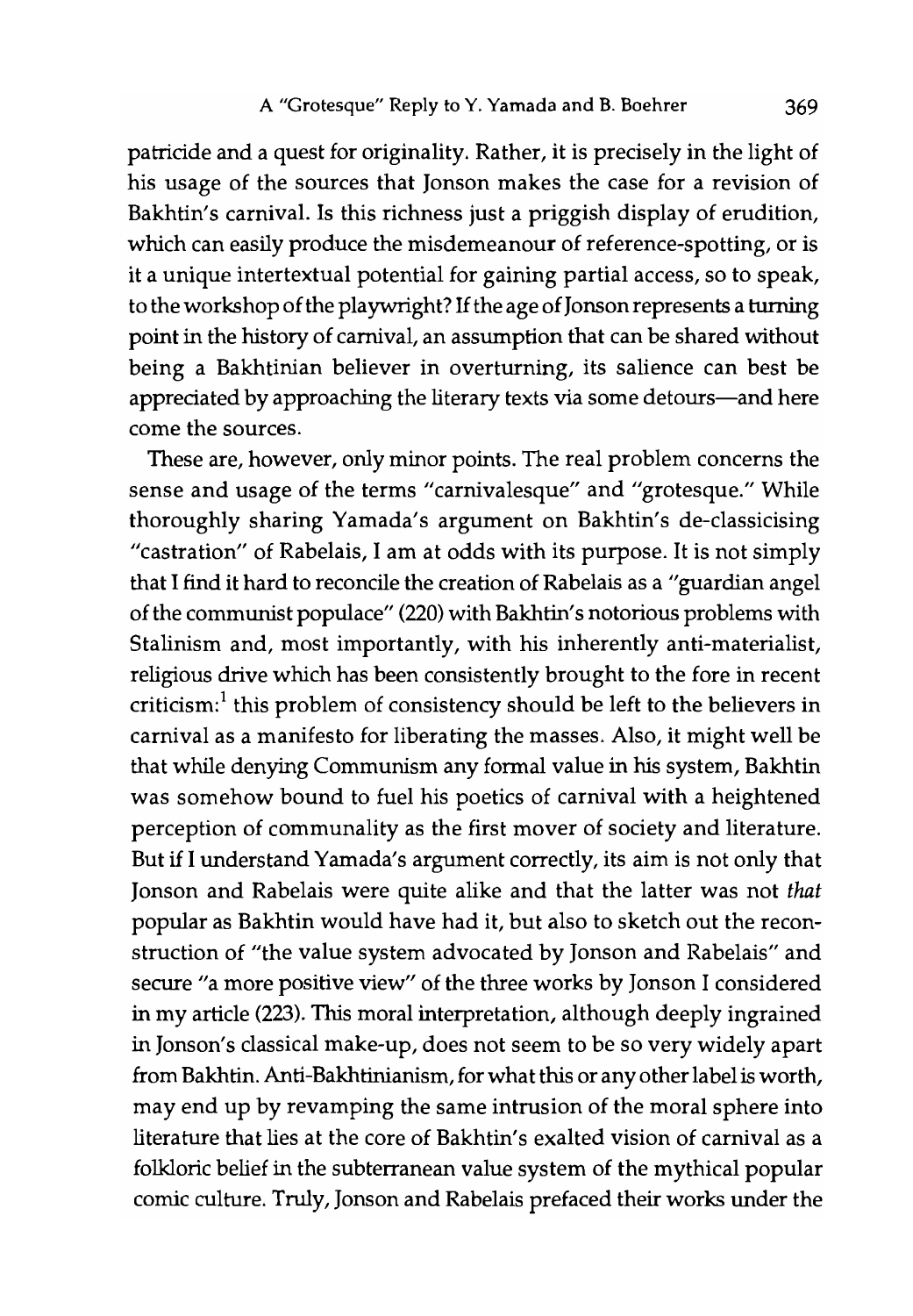## 370 *Raceo* CORONA TO

aegis of *prodesse et delectare* (who didn't?): the problem is how much we can extract from this conventional framework in the light of the selfcontradicting results of their works. To put it bluntly, one has to decide between the conventional moralism of Renaissance literature and its expression. One of the merits of Bakhtin's devastating theory of carnival is a beneficial sort of indifference to moral intentions and an invitation to go beneath the surface of classicism. Indeed, literature reduced to "instruction" would be a rather desolate area.

At the end of this reply, I still have to set the record straight on the meanings of both terms, words and distinctions that lie at the basis of carnival and the 'anti/pro Bakhtin' question. And there is still another objection of Boehrer's that prompts me to qualify my argument. Boehrer notes that, while I "espouse a dominant commitment to moving beyond simplified binary oppositions" (244), in the end I let them swarm through my paper, for instance "through the old tension between literary history and theatrical performance." In this case, it is not enough to say that I was again criticizing the *abuse* of oppositions, like popular / classic, by which Jonson was ultimately labelled "elitarian." The point made by Boehrer is central to any appreciation of the carnivalesque and the grotesque: are these tenns necessarily based on opposition, as Bakhtin implied with his theory of inversion and the clashing of cultures? I can couple this objection with another one coming from Yamada, this time about my being still entrapped into a ''Bakhtinian spell" (220). Then, what are we to do with Bakhtin's terms? Perhaps Bakhtin practiced a devilish trick and forced even his detractors somehow to share his destructive assumptions: this would make it hard to resist the idea that even the humanist appreciation of Jonson and Rabelais is shot through with an apologetic desire to defend the classics, as if they needed it---by the same token it might be asked: was Plautus a classical or an obscene author? Was humanism devoid of any compromising with what might perhaps be called the more mundane materialism of the mannerist or grotesque tradition, or are we anachronistically interpreting Renaissance texts according to neoclassicist standards? Or, more generally, what came first, the carnivalesque or the grotesque? If there is such a thing as a uniformly grotesque culture, is there any point in calling authors either learned or popular?